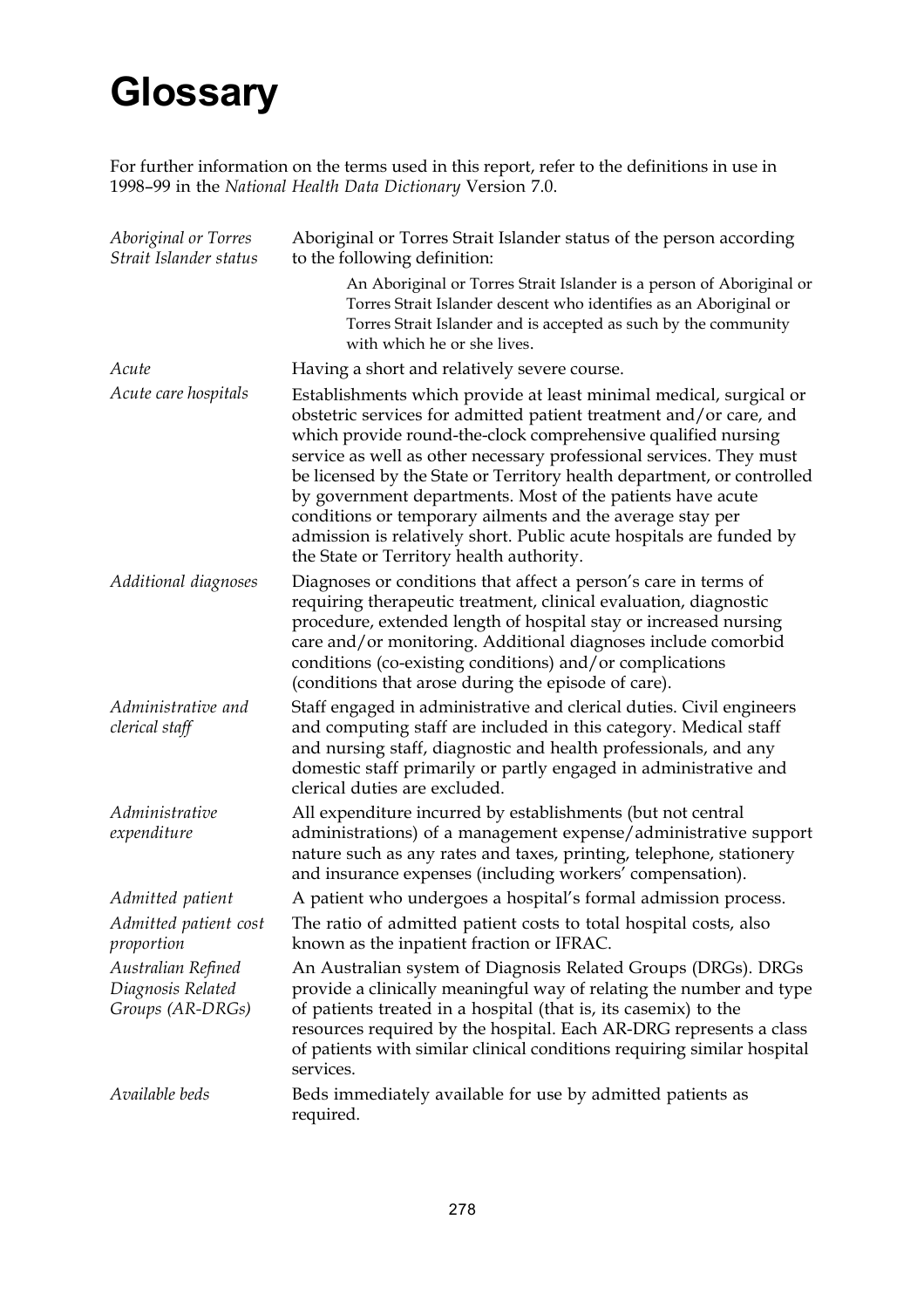| Average length of stay                                 | The average number of patient days for admitted patient episodes.<br>Patients admitted and separated on the same day are allocated a<br>length of stay of one day.                                                                                                                                                                                                                                                                                                                                                                                                            |
|--------------------------------------------------------|-------------------------------------------------------------------------------------------------------------------------------------------------------------------------------------------------------------------------------------------------------------------------------------------------------------------------------------------------------------------------------------------------------------------------------------------------------------------------------------------------------------------------------------------------------------------------------|
| Boarder                                                | A person who is receiving food and/or accommodation but for<br>whom the hospital does not accept responsibility for treatment<br>and/or care. A boarder is not admitted to the hospital, although a<br>hospital may register a boarder.                                                                                                                                                                                                                                                                                                                                       |
| Compensable patients                                   | Those patients entitled to, or who have been paid, compensation,<br>damages, or other benefits in respect of the injury, illness or disease<br>for which they have received care or treatment. More information is<br>contained in the National Health Data Dictionary Version 7.0.                                                                                                                                                                                                                                                                                           |
| Cost weights                                           | Cost weights represent the costliness of an AR-DRG relative to all<br>other AR-DRGs such that the average cost weight for all<br>separations is 1.00. A separation for an AR-DRG with a cost weight<br>of 5.0 therefore, on average, costs 10 times as much as a separation<br>with a cost weight of 0.5. There are separate cost weights for AR-<br>DRGs in the public and private sectors, reflecting the differences in<br>the range of costs in the different sectors. The cost weights used in<br>this report are 1998-99 national cost weights for AR-DRGs<br>v4.0/4.1. |
| Diagnostic and health<br>professionals                 | Qualified staff (other than qualified medical and nursing staff)<br>engaged in duties of a diagnostic, professional or technical nature<br>(but also including diagnostic and health professionals whose<br>duties are primarily or partly of an administrative nature). This<br>category includes all allied health professionals and laboratory<br>technicians but excludes civil engineers and computing staff.                                                                                                                                                            |
| Domestic and other<br>staff                            | Staff engaged in the provision of food and cleaning services. They<br>include domestic staff, such as food services managers, primarily<br>engaged in administrative duties. This category also includes all<br>staff not elsewhere included (primarily maintenance staff,<br>tradespersons and gardening staff).                                                                                                                                                                                                                                                             |
| Domestic services<br>expenditure                       | The costs of all domestic services including electricity, other fuel<br>and power, domestic services for staff, accommodation and kitchen<br>expenses but not including salaries and wages, food costs or<br>equipment replacement and repair costs.                                                                                                                                                                                                                                                                                                                          |
| Drug supplies<br>expenditure                           | The cost of all drugs including the cost of containers.                                                                                                                                                                                                                                                                                                                                                                                                                                                                                                                       |
| Error DRGs                                             | Seven AR-DRGs to which separations are grouped if their records<br>contain clinically inconsistent or invalid information.                                                                                                                                                                                                                                                                                                                                                                                                                                                    |
| Eligible Department of<br>Veterans' Affairs<br>patient | An eligible person whose charges for the hospital admission are met<br>by the Department of Veterans' Affairs. These data are as supplied<br>by the States and Territories and the eligibility to receive hospital<br>treatment as a Department of Veterans' Affairs patient may not<br>necessarily have been confirmed by the Department.                                                                                                                                                                                                                                    |
| Eligible other patient                                 | An eligible person who does not meet the criteria to be an eligible<br>public, private or Department of Veterans' Affairs patient. This<br>category includes compensable patients, patients with Australian<br>Defence Force personnel entitlements and common law cases.                                                                                                                                                                                                                                                                                                     |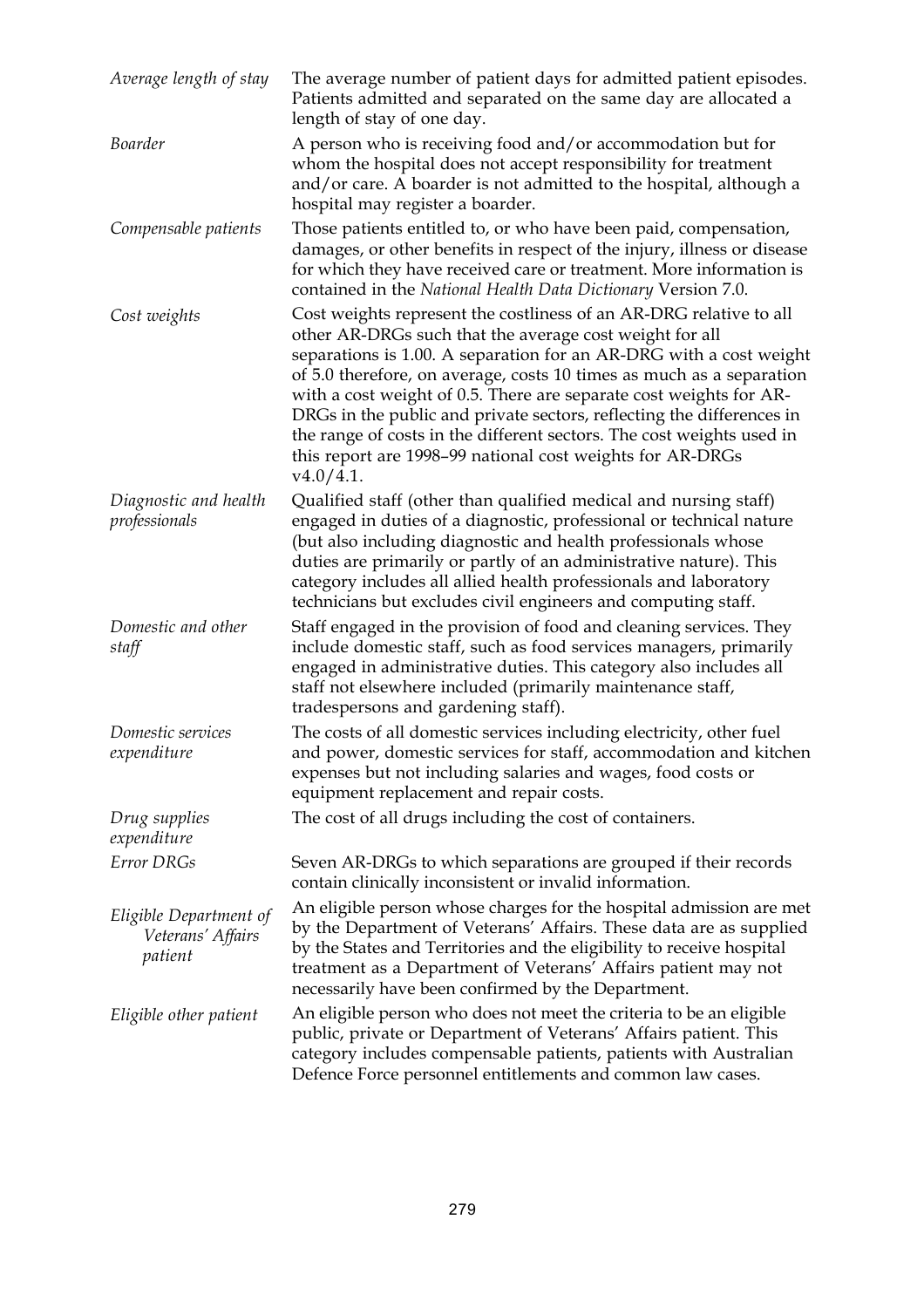| Eligible person               | Under the Australian Health Care Agreements (formerly the<br>Medicare agreements), an eligible person means a person who<br>resides in Australia and whose stay in Australia is not subject to<br>any limitation as to time imposed by law. Except where they are<br>covered by reciprocal health care agreements, foreign diplomats,<br>their families and persons visiting Australia are excluded. |
|-------------------------------|------------------------------------------------------------------------------------------------------------------------------------------------------------------------------------------------------------------------------------------------------------------------------------------------------------------------------------------------------------------------------------------------------|
| Eligible private patient      | An eligible person who:                                                                                                                                                                                                                                                                                                                                                                              |
|                               | on admission to a public hospital or soon after, elects to be a<br>private patient treated by a medical practitioner of his or her<br>choice, or elects to occupy a bed in a single room. Such a<br>private patient is responsible for meeting certain hospital<br>charges as well as the professional charges raised by any<br>treating medical or dental practitioner; or                          |
|                               | chooses to be admitted to a private hospital. Such a private<br>$\bullet$<br>patient is responsible for meeting all hospital charges as well as<br>the professional charges raised by any treating medical or<br>dental practitioner.                                                                                                                                                                |
| Eligible public patient       | An eligible person who, on admission to a public hospital or soon<br>after, elects to be a public patient, or an eligible public patient<br>whose treatment is contracted to a private hospital. A public<br>patient is entitled to receive care and treatment without charge.                                                                                                                       |
| Enrolled nurses               | Second-level nurses who are enrolled in all States and Territories<br>except Victoria where they are registered by the State registration<br>board to practise in this capacity. Includes general enrolled nurses<br>and specialist enrolled nurses (e.g. mothercraft nurses in some<br>States and Territories).                                                                                     |
| Episode of care               | An episode of care is a phase of treatment for an admitted patient.<br>It may correspond to a patient's entire hospital stay, or the hospital<br>stay may be divided into separate episodes of care of different<br>types. See Separation.                                                                                                                                                           |
| External cause                | Environmental event, circumstance and/or condition as the cause<br>of injury, poisoning and/or other adverse effect.                                                                                                                                                                                                                                                                                 |
| Food supplies<br>expenditure  | The cost of all food and beverages but not including kitchen<br>expenses such as utensils, cleaning materials, cutlery and crockery.                                                                                                                                                                                                                                                                 |
| Full time equivalent<br>staff | Full time equivalent units are on-job hours worked and hours of<br>paid leave (sick, recreation, long service, workers' compensation)<br>by/for a staff member (or contract employee where applicable)<br>divided by the number of hours normally worked by a full time<br>staff member when on the job (or contract employee where<br>applicable) under the relevant award or agreement.            |
| HASAC                         | For hospitals where the IFRAC was not available or was clearly<br>inconsistent with the data, the admitted patient costs are estimated<br>by Health and Allied Services Advisory Council (HASAC) ratio (see<br>Appendix 5).                                                                                                                                                                          |
| <b>IFRAC</b>                  | The ratio of admitted patient costs to total hospital costs, also<br>known as the admitted patient cost proportion.                                                                                                                                                                                                                                                                                  |
| Ineligible patient            | A patient who is not eligible under the Australian Health Care<br>Agreements (formerly the Medicare agreements).                                                                                                                                                                                                                                                                                     |
| Interest payments             | Payments made by or on behalf of the establishment in respect of<br>borrowings (e.g. interest on bank overdraft) provided the<br>establishment is permitted to borrow.                                                                                                                                                                                                                               |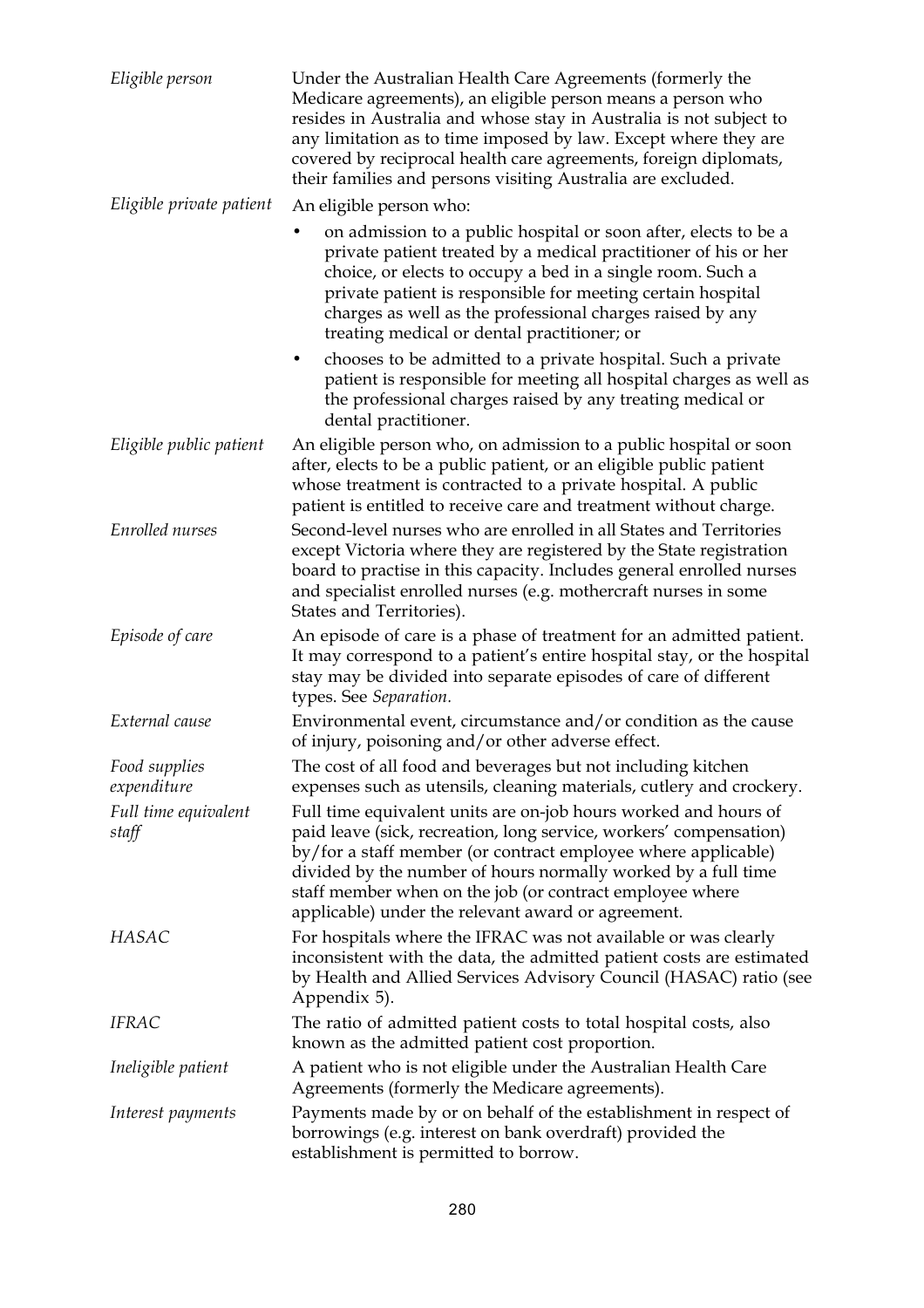| Length of stay                               | The length of stay of a patient is calculated by subtracting the date<br>the patient is admitted from the date of separation. All leave days,<br>including the day the patient went on leave, are excluded. A same<br>day patient is allocated a length of stay of one day.                                                                                                                       |
|----------------------------------------------|---------------------------------------------------------------------------------------------------------------------------------------------------------------------------------------------------------------------------------------------------------------------------------------------------------------------------------------------------------------------------------------------------|
| Major Diagnostic<br>Categories (MDCs)        | A high level of groupings of patients used in the AR-DRG<br>classification.                                                                                                                                                                                                                                                                                                                       |
| Medical and surgical<br>supplies expenditure | The cost of all consumables of a medical or surgical nature<br>(excluding drug supplies) but not including expenditure on<br>equipment repairs.                                                                                                                                                                                                                                                   |
| Newborn episodes of<br>care                  | A newborn episode of care is assigned for all patients who are<br>admitted aged 9 days or less. Newborn episodes of care comprise<br>qualified days (see below) only, separations with a mixture of<br>qualified and unqualified days and separations with unqualified<br>days only. Separations comprising only qualified days are<br>considered to be the equivalent of episodes of acute care. |
| Non-admitted patient<br>occasion of service  | Occurs when a patient attends a functional unit of the hospital for<br>the purpose of receiving some form of service, but is not admitted.<br>A visit for administrative purposes is not an occasion of service.                                                                                                                                                                                  |
| Non-admitted patients                        | Patients who receive care from a recognised non-admitted patient<br>service/clinic of a hospital.                                                                                                                                                                                                                                                                                                 |
| Not published $(n.p.)$                       | Not available for separate publication but included in the totals<br>where applicable.                                                                                                                                                                                                                                                                                                            |
| Other personal care staff                    | This category includes attendants, assistants or home assistants,<br>home companions, family aides, ward helpers, wards persons,<br>orderlies, ward assistants and nursing assistants, engaged<br>primarily in the provision of personal care to patients or residents,<br>who are not formally qualified or undergoing training in nursing or<br>allied health professions.                      |
| Other recurrent<br>expenditure               | Recurrent expenditure not included elsewhere in any of the recurrent<br>expenditure categories.                                                                                                                                                                                                                                                                                                   |
| Other revenue                                | All other revenue received by the establishment that is not included<br>under patient revenue or recoveries (but not including revenue<br>payments received from State or Territory Governments). This<br>would include revenue such as investment income from temporarily<br>surplus funds and income from charities, bequests and<br>accommodation provided to visitors.                        |
| Patient days                                 | The number of full or partial days' stay for patients who were<br>admitted for an episode of care and who underwent separation<br>during the reporting period. A patient who is admitted and<br>separated on the same day is allocated one patient day. Further<br>information on patient days is included in Appendix 3.                                                                         |
| Patient revenue                              | Revenue received by, and due to, an establishment in respect of<br>individual patient liability for accommodation and other<br>establishment charges.                                                                                                                                                                                                                                             |
| Patient transport                            | The direct cost of transporting patients excluding salaries and<br>wages of transport staff.                                                                                                                                                                                                                                                                                                      |
| Payments to visiting<br>medical officers     | All payments made to visiting medical officers for medical services<br>provided to hospital (public patients) on a sessionally paid or fee-<br>for-service basis.                                                                                                                                                                                                                                 |
| Place of occurrence of<br>external cause     | The place where the external cause of injury, poisoning or violence<br>occurred.                                                                                                                                                                                                                                                                                                                  |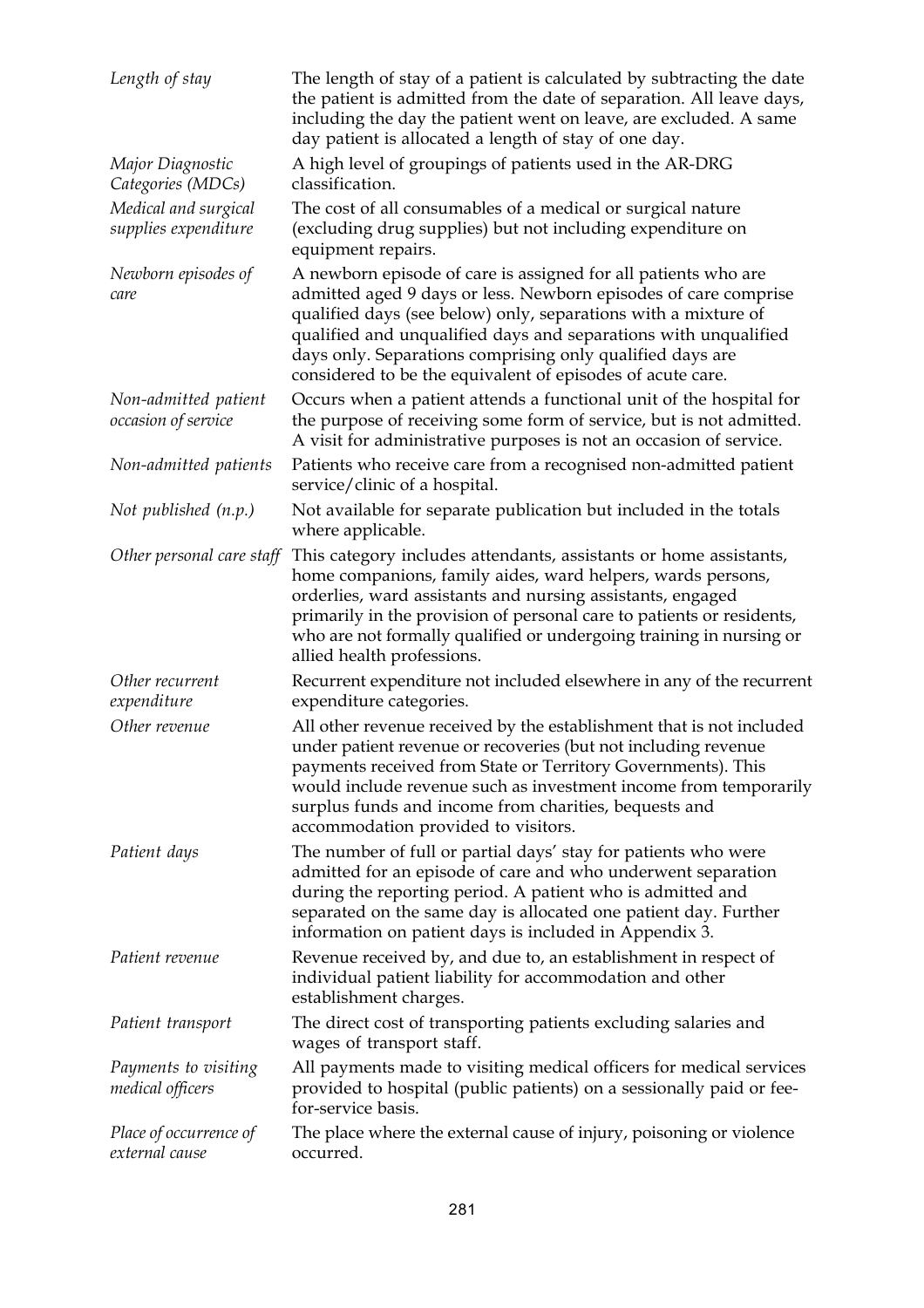| Pre-MDC               | Eight AR-DRGs to which separations are grouped, regardless of<br>their principal diagnoses, if they involved procedures that are<br>particularly resource intensive (transplants, tracheostomies or<br>extra-corporeal membrane oxygenation without cardiac surgery).                                                                                                                                                                                                                    |
|-----------------------|------------------------------------------------------------------------------------------------------------------------------------------------------------------------------------------------------------------------------------------------------------------------------------------------------------------------------------------------------------------------------------------------------------------------------------------------------------------------------------------|
| Principal diagnosis   | The diagnosis established after study to be chiefly responsible for<br>occasioning the patient's episode of care in hospital.                                                                                                                                                                                                                                                                                                                                                            |
| Principal procedure   | The most significant procedure that was performed for treatment of<br>the principal diagnosis. If no procedure is performed for treatment<br>of the principal diagnosis, other procedures can be reported as the<br>principal procedure. In order, these are a procedure performed for<br>treatment of an additional diagnosis, a diagnostic/exploratory<br>procedure related to the principal diagnosis or a<br>diagnostic/exploratory procedure related to an additional<br>diagnosis. |
| Private hospital      | A privately owned and operated institution, catering for patients<br>who are treated by a doctor of their own choice. Patients are<br>charged fees for accommodation and other services provided by the<br>hospital and relevant medical and paramedical practitioners. Acute<br>care and psychiatric hospitals are included.                                                                                                                                                            |
| Psychiatric hospitals | Institutions which provide treatment and care for patients with<br>psychiatric, mental or behavioural disorders.                                                                                                                                                                                                                                                                                                                                                                         |
| Qualified days        | Days within Newborn episodes of care are either qualified or<br>unqualified. Days are qualified if the patient is the second or<br>subsequent live-born infant of a multiple birth, whose mother is an<br>admitted patient, is admitted to an intensive care facility in a<br>hospital, or is admitted to, or remains in hospital without its<br>mother.                                                                                                                                 |
| Recoveries            | All revenue received that is in the nature of a recovery of<br>expenditure incurred. This would include:                                                                                                                                                                                                                                                                                                                                                                                 |
|                       | income received from the use of hospital facilities by salaried<br>٠<br>medical officers exercising their rights of private practice and<br>by private practitioners treating private patients in hospital;<br>and                                                                                                                                                                                                                                                                       |
|                       | other recoveries such as those relating to inter-hospital services<br>where the revenue relates to a range of different costs and<br>cannot be clearly offset against any particular cost.                                                                                                                                                                                                                                                                                               |
| Recurrent expenditure | Expenditure which recurs continually or frequently (e.g. salaries). It<br>may be contrasted with capital expenditure, such as the cost of<br>hospital buildings and diagnostic equipment, for which expenditure<br>is made infrequently.                                                                                                                                                                                                                                                 |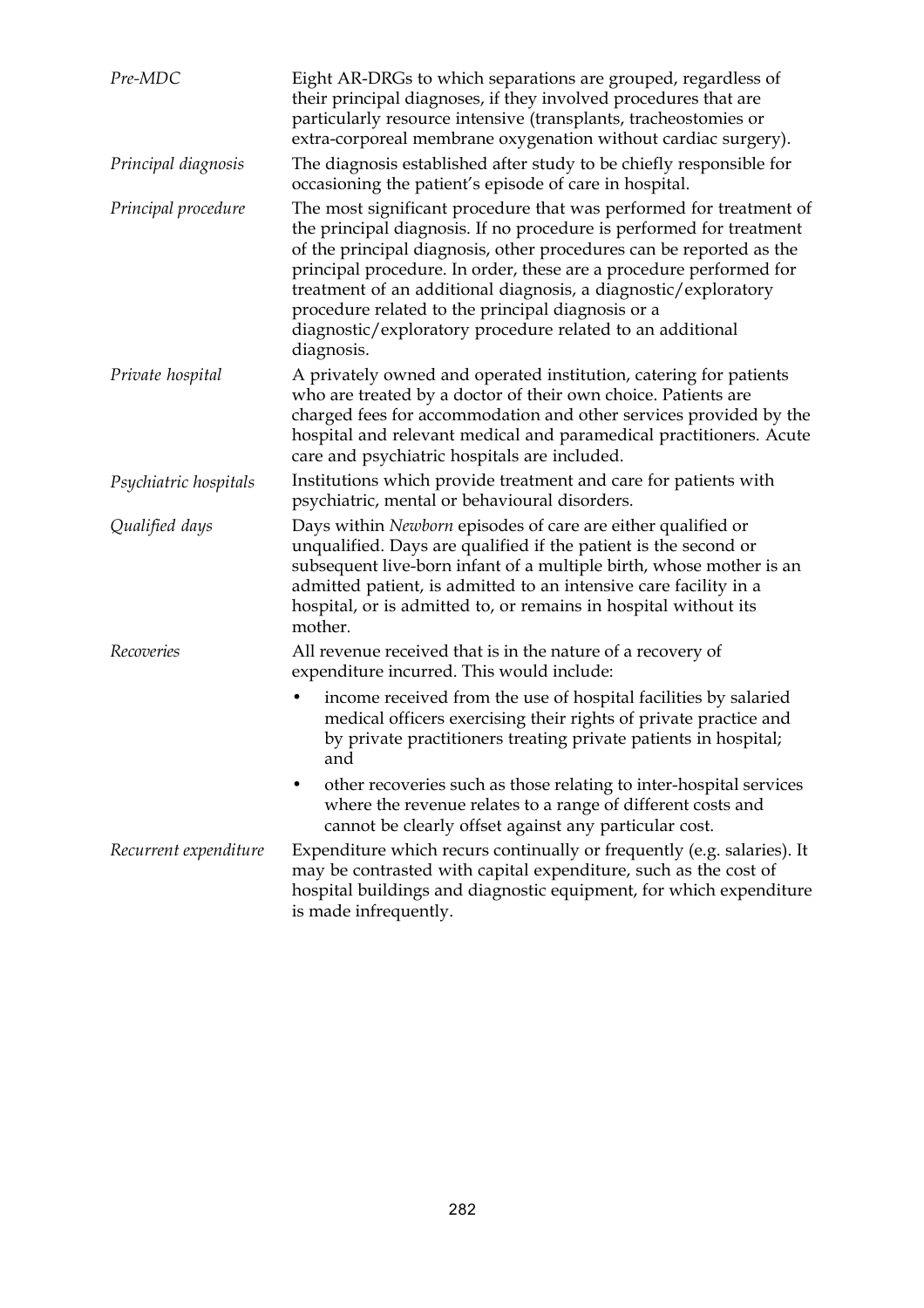| Region – Rural, Remote      | Capital cities: statistical division<br>$\bullet$                                                                                                                                                                                                                                                                                                                                                                                                                                 |
|-----------------------------|-----------------------------------------------------------------------------------------------------------------------------------------------------------------------------------------------------------------------------------------------------------------------------------------------------------------------------------------------------------------------------------------------------------------------------------------------------------------------------------|
| and Metropolitan            | <b>Other metropolitan centres:</b> urban centres with a population<br>$\bullet$<br>greater than or equal to 100,000                                                                                                                                                                                                                                                                                                                                                               |
|                             | Large rural centres (index of remoteness $\leq 10.5$ ): urban<br>centres with a population between 25,000 and 99,000                                                                                                                                                                                                                                                                                                                                                              |
|                             | <b>Small rural centres</b> (index of remoteness $\leq$ 10.5): urban<br>٠<br>centres with a population between 10,000 and 24,999                                                                                                                                                                                                                                                                                                                                                   |
|                             | Other rural areas (index of remoteness $\leq$ 10.5): urban centres<br>with a population less than 10,000                                                                                                                                                                                                                                                                                                                                                                          |
|                             | <b>Remote centres</b> (index of remoteness $>$ 10.5): urban centres<br>$\bullet$<br>with a population greater than 4,999                                                                                                                                                                                                                                                                                                                                                          |
|                             | Other remote areas (index of remoteness $> 10.5$ ): urban<br>٠<br>centres with a population less than 5,000.                                                                                                                                                                                                                                                                                                                                                                      |
|                             | For more information see Rural, Remote and Metropolitan Areas<br>Classification, 1991 Census Edition (DPIE & DHSH 1994).                                                                                                                                                                                                                                                                                                                                                          |
| Registered nurses           | Nurses with at least a 3-year training certificate and nurses holding<br>postgraduate qualifications. Registered nurses must be registered<br>with a State or Territory registration board.                                                                                                                                                                                                                                                                                       |
| Repairs and                 | The costs incurred in maintaining, repairing, replacing and                                                                                                                                                                                                                                                                                                                                                                                                                       |
| maintenance                 | providing additional equipment, maintaining and renovating                                                                                                                                                                                                                                                                                                                                                                                                                        |
| expenditure                 | building and minor additional works.                                                                                                                                                                                                                                                                                                                                                                                                                                              |
| Salaried medical officers   | Medical officers engaged by the hospital on a full time or part time<br>salaried basis.                                                                                                                                                                                                                                                                                                                                                                                           |
| Same day patients           | Same day patients are admitted patients who are admitted and<br>separate on the same date.                                                                                                                                                                                                                                                                                                                                                                                        |
| Separation                  | The term used to refer to the episode of care, which can be a total<br>hospital stay (from admission to discharge, transfer or death), or a<br>portion of a hospital stay beginning or ending in a change of type of<br>care (for example, from acute to rehabilitation). 'Separation' also<br>means the process by which an admitted patient completes an<br>episode of care by being discharged, dying, transferring to another<br>hospital or changing type of care.           |
| Specialised service         | A facility or unit dedicated to the treatment or care of patients with<br>particular conditions or characteristics.                                                                                                                                                                                                                                                                                                                                                               |
| <b>Statistical Division</b> | A general purpose spatial unit, it is the largest and most stable unit<br>within the Australian Standard Geographical Classification<br>(ASGC). This classification has been developed by the Australian<br>Bureau of Statistics and covers all of Australia without gaps or<br>overlaps or crossing of State or Territory boundaries.                                                                                                                                            |
| Student nurses              | Nurses employed by the establishment currently studying in years 1<br>to 3 of a 3-year certificate course. This includes any person<br>commencing or undertaking a 3-year course of training leading to<br>registration as a nurse by the State or Territory registration board.<br>This includes full time general student nurses and specialist<br>student nurses, such as mental deficiency nurses, but excludes<br>practising nurses enrolled in post-basic training courses. |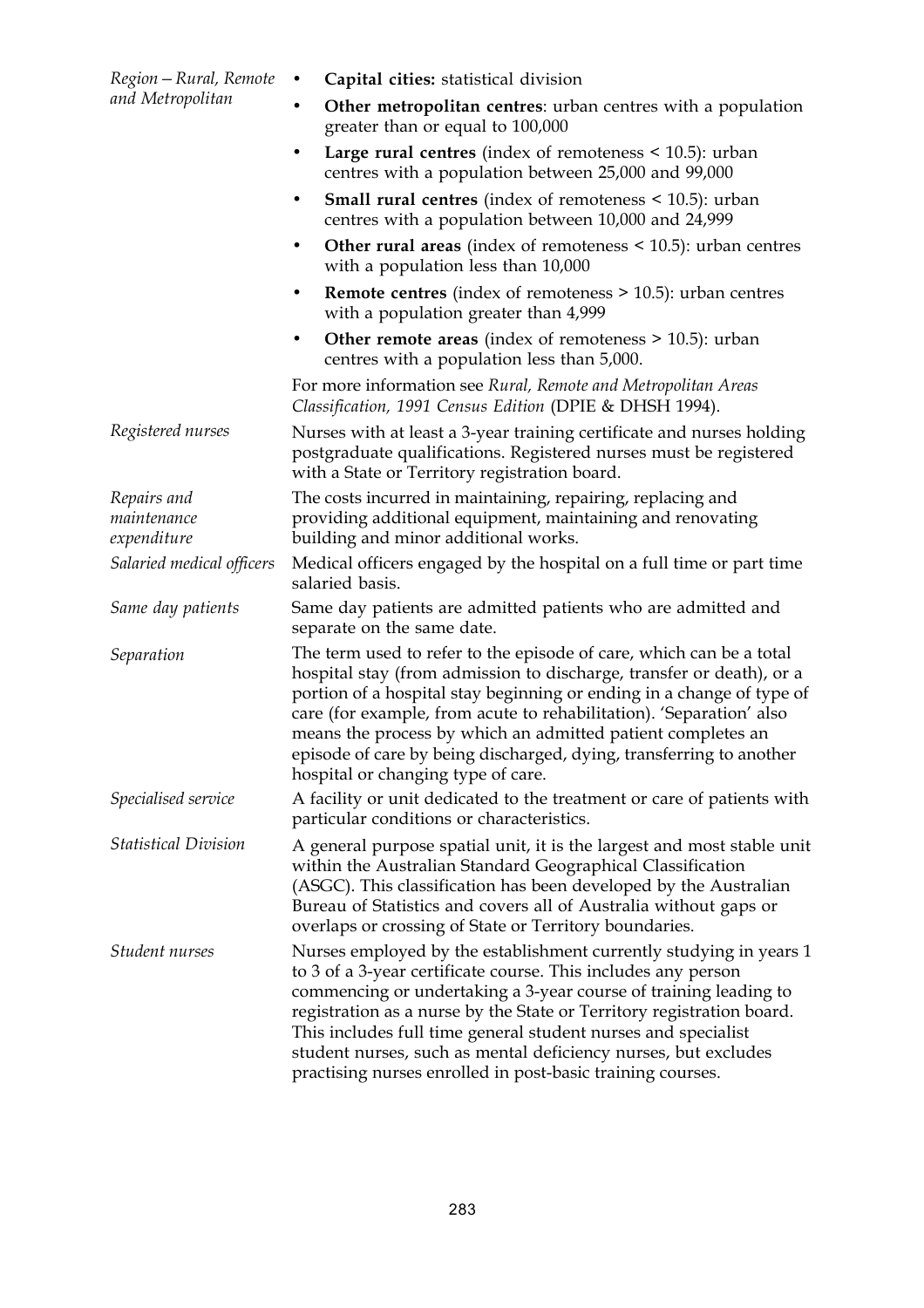| Superannuation<br>payments                             | Contributions paid or (for an emerging cost scheme) that should be<br>paid (as determined by an actuary) on behalf of establishment<br>employees either by the establishment or a central administration<br>such as a State or Territory health authority, to a superannuation<br>fund providing retirement and related benefits to establishment<br>employees. |
|--------------------------------------------------------|-----------------------------------------------------------------------------------------------------------------------------------------------------------------------------------------------------------------------------------------------------------------------------------------------------------------------------------------------------------------|
| Trainee/pupil nurses                                   | Nurses that are commencing or undertaking a 1-year course of<br>training leading to registration as an enrolled nurse on the State or<br>Territory registration board (includes all trainee nurses).                                                                                                                                                            |
| Type of admitted<br>patient episode                    | A classification of admitted patient episodes into broad groups<br>based on principal diagnosis, principal procedure or status as a<br>nursing home type or rehabilitation patient.                                                                                                                                                                             |
| Type of non-admitted<br>patient occasion of<br>service | A broad classification of services provided to non-admitted<br>patients. See data element 231 in the National Health Data Dictionary<br>Version 7.0 for further details.                                                                                                                                                                                        |
| Visiting medical officer                               | A medical practitioner appointed by the hospital board to provide<br>medical services for hospital (public) patients on an honorary,<br>sessionally paid, or fee-for-service basis.                                                                                                                                                                             |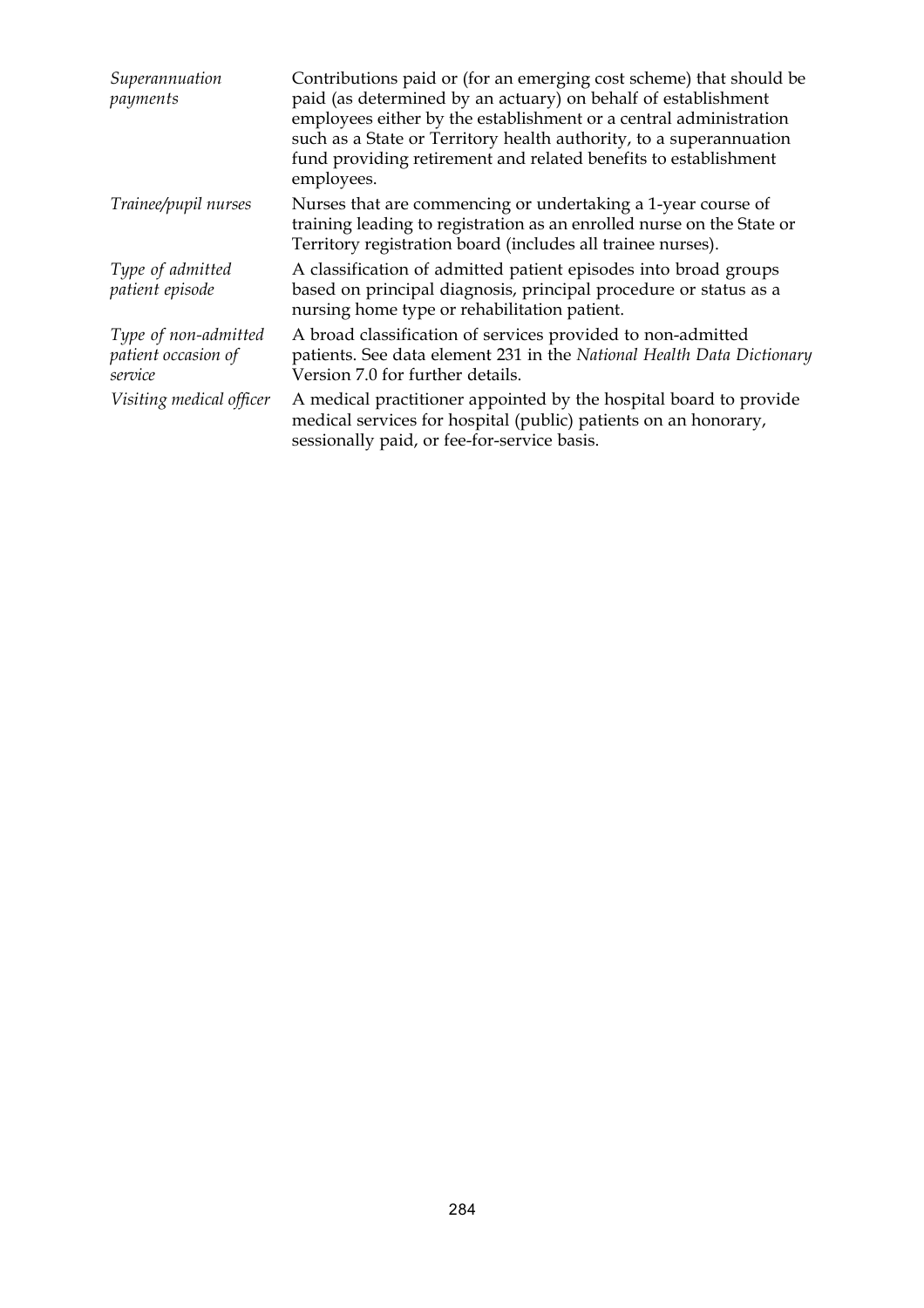## **References**

Aisbet C 1998. Formal casemix comparison of hospitals. In: Tenth Casemix Conference in Australia, conference proceedings. Canberra: Commonwealth Department of Health and Family Services.

Australian Bureau of Statistics (ABS) 1999. Public Finance Database 1999. Cat. No. 5512.0 and 5501.0. Canberra: ABS.

Australian Bureau of Statistics (ABS) 2000. Private hospitals Australia 1998–99. Cat. No. 4390.0. Canberra: ABS.

Australian Council on Healthcare Standards (ACHS) 1999. Annual report 1998–99. Sydney: ACHS.

Australian Institute of Health and Welfare (AIHW) & Department of Health and Family Services (DHFS) 1997. First report on national health priority areas 1996. Canberra: AGPS.

Australian Institute of Health and Welfare (AIHW) 1997a. Australian hospital statistics, 1993–95: an overview. Health Services Series no. 9. Canberra: AIHW.

Australian Institute of Health and Welfare (AIHW) 1997b. Australian hospital statistics, 1995–96. Health Services Series no. 10. Canberra: AIHW.

Australian Institute of Health and Welfare (AIHW) 1998. Australian hospital statistics, 1996–97. Health Services Series no. 11. Canberra: AIHW.

Australian Institute of Health and Welfare (AIHW) 1999a. Australian hospital statistics, 1997–98. Health Services Series no. 12. Canberra: AIHW.

Australian Institute of Health and Welfare (AIHW) 1999b. Nursing labour force 1998. National Health Labour Force Series no. 15. Canberra: AIHW.

Australian Institute of Health and Welfare (AIHW) 2000a. Medical labour force 1998. National Health Labour Force Series no. 16. Canberra: AIHW.

Australian Institute of Health and Welfare (AIHW) 2000b. Australia's health services expenditure to 1998–99. Health Expenditure Bulletin No. 16. Health and Welfare Expenditure Series. Canberra: AIHW.

Australian Institute of Health and Welfare (AIHW) 2000c. Pharmacy labour force 1998. National Health Labour Force Series no. 17. Canberra: AIHW.

Australian Institute of Health and Welfare (AIHW) 2000d. Waiting times for elective surgery in Australia 1997–98. Health Services Series no. 14. Canberra: AIHW.

Australian Institute of Health and Welfare (AIHW) 2000e. Australia's health 2000: the seventh biennial health report of the Australian Institute of Health and Welfare. Canberra: AIHW.

Committee for the Review of Commonwealth/State Service Provision (SCRCSSP) 2000. Report on government services Volume 1. Melbourne: Industry Commission.

Commonwealth of Australia 1998. National mental health report 1997. Canberra: Department of Health and Family Services.

Day P, Sullivan EA, & Lancaster P 1999. Australia's mothers and babies 1997. (Perinatal Statistics Series No. 9. Sydney: AIHW National Perinatal Statistics Unit.

Department of Health and Aged Care (DHAC) 1999. Report on National hospital cost data collection 1997-98. Canberra: DHAC.

Department of Health and Aged Care 1998. Australian Refined Diagnosis Related Groups, version 4.1 Definitions Manual. Canberra: Department of Health and Aged Care.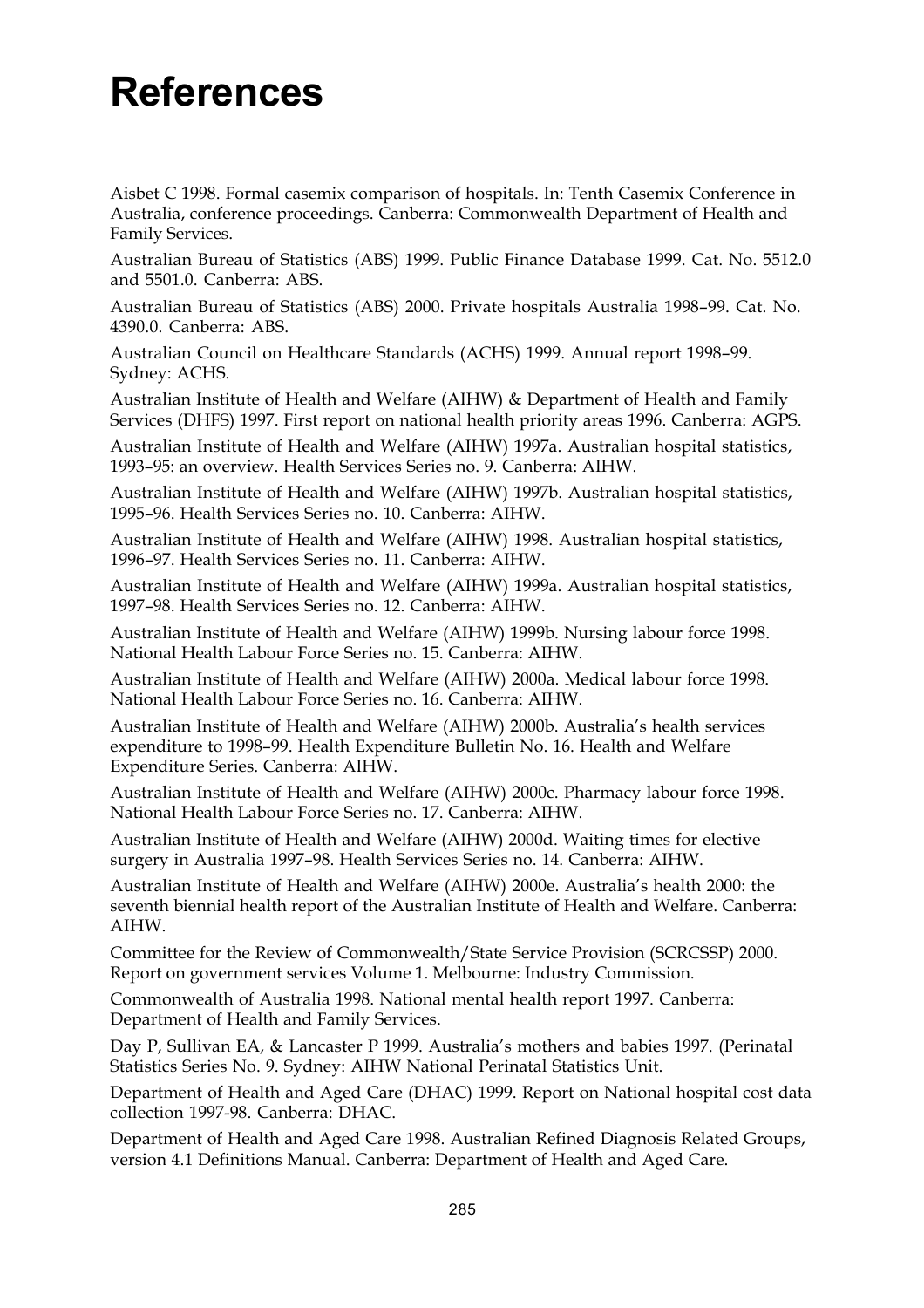Department of Primary Industries and Energy (DPIE) & Department of Human Services and Health (DHSH) 1994. Rural, remote and metropolitan areas classification, 1991 Census edition. Canberra: AGPS.

Diers D, Eason M, Aisbet C, Heard D, Bettigole M & Boyle S 1998. Casemix vs hospitals characteristics for comparative analysis. In: Tenth Casemix Conference in Australia, conference proceedings. Canberra: Commonwealth Department of Health and Family Services.

Duckett SJ & Jackson TJ 1998. Do the elderly cost more? Casemix funding for elderly patients in acute patient settings. Nursing Older People: Issues and Innovations. MacLennan and Petty.

Gillett S & O'Connor-Cox D 1996. Exceptional case policy and paying for long stay patients in acute hospitals. Eighth Casemix Conference in Australia, Conference Proceedings. Canberra: Commonwealth Department of Human Services and Health.

Hindle D 1999. Product costing in Australia hospitals. A background guide to national costing work. Canberra: DHAC.

National Centre for Classification in Health (NCCH) 1997. ICD-10-AM implementation kit. Sydney: university of Sydney.

National Centre for Classification in Health (NCCH) 1998. The International Statitsical Classification of Diseases and Related Health Problems, 10 revision , Australian modeification (IDC-10-AM). 1st edition. Sydney: University of Sydney.

National Coding Centre 1996. The Australian version of the International Classification of Diseases, 9th revision, clinical modification (ICD-9-CM) 2nd ed. Sydney: University of Sydney.

National Health Data Committee (NHDC) 1998. National health data dictionary version 7 Canberra: AIHW.

National Health Ministers' Benchmarking Working Group (NHMBWG) 1996. First national report on health sector performance indicators: public hospitals—the state of play. Canberra: AIHW.

National Health Ministers' Benchmarking Working Group (NHMBWG) 1998. Second national report on health sector performance indicators. Canberra: Department of Health and Family Services.

National Health Ministers' Benchmarking Working Group (NHMBWG) 1999. Third national report on health sector performance indicators. Canberra: Department of Health and Aged Care.

NSW Health 1998. Casemix standards for NSW. Sydney: NSW Health.

NSW Health 1999. NSW public hospitals comparison data book 1997–98. Sydney: NSW Health .

Organisation for Economic Co-operation and Development (OECD) 1999. OECD health data 99: a software for the comparative analysis of 29 Countries (CD-Rom). Paris: OECD.

Steering Committee for the Review of Commonwealth/State Service Provision (SCRCSSP) 1999. Report on government services Volume 1. Melbourne: Industry Commission.Steering

Strong K, Trickett P, Titulaer I, Bhatia K 1998. Health in rural and remote Australia. Canberra: AIHW.

Victorian Hospitals' Association (VHA) 1996. Hospital Comparative Data 1994–1995.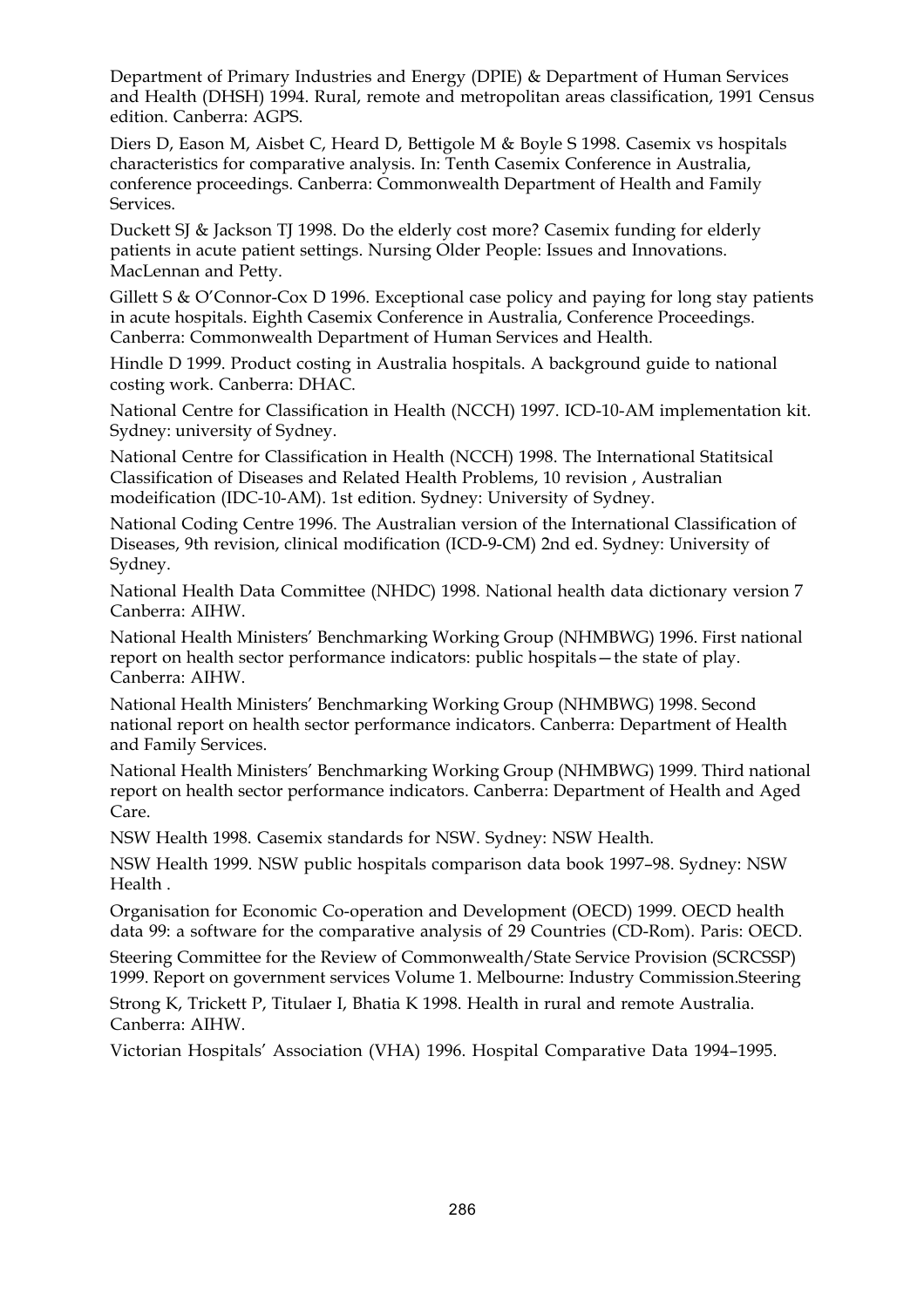## **Index**

## *A*

| Aboriginal and Torres Strait Islander status77, 78<br>Aboriginal and Torres Strait Islander, data quality |  |
|-----------------------------------------------------------------------------------------------------------|--|
|                                                                                                           |  |
| Admitted patients by public hospital program areas                                                        |  |
|                                                                                                           |  |
| Admitted patients by sector and hospital type                                                             |  |
|                                                                                                           |  |
|                                                                                                           |  |
|                                                                                                           |  |
|                                                                                                           |  |
|                                                                                                           |  |
|                                                                                                           |  |
|                                                                                                           |  |
|                                                                                                           |  |
|                                                                                                           |  |
|                                                                                                           |  |
| Australian Council on Healthcare Standards8                                                               |  |
| Australian Refined Diagnosis Related Groups (AR-<br>DRGs)                                                 |  |
| Cost weights See Appendix 4                                                                               |  |
|                                                                                                           |  |
|                                                                                                           |  |
|                                                                                                           |  |
|                                                                                                           |  |
| Version 4.0/4.1, introduction of 235                                                                      |  |
|                                                                                                           |  |
| Average lengths of stay for the top 10 AR-DRGs 10                                                         |  |
|                                                                                                           |  |

## *B*

| $\mathcal{C}$ |  |
|---------------|--|

## *D*

| Department of Veterans' Affairs (DVA) patients52, |
|---------------------------------------------------|
|                                                   |
|                                                   |
|                                                   |
|                                                   |

| E                                     |  |
|---------------------------------------|--|
|                                       |  |
| Episode of care                       |  |
|                                       |  |
|                                       |  |
|                                       |  |
| External causes for admitted patients |  |
|                                       |  |
|                                       |  |
|                                       |  |
|                                       |  |
|                                       |  |
|                                       |  |
|                                       |  |
|                                       |  |
|                                       |  |

### *F*

|--|--|--|--|

### *H*

| Hospital  |  |
|-----------|--|
|           |  |
|           |  |
|           |  |
|           |  |
|           |  |
|           |  |
| Hospitals |  |
|           |  |
|           |  |
|           |  |
|           |  |

## *I*

| Summary of changes from ICD-9-CM228        |  |
|--------------------------------------------|--|
|                                            |  |
|                                            |  |
| Inter-hospital contracted patient status58 |  |
|                                            |  |
| L                                          |  |
|                                            |  |
| $\boldsymbol{M}$                           |  |
|                                            |  |